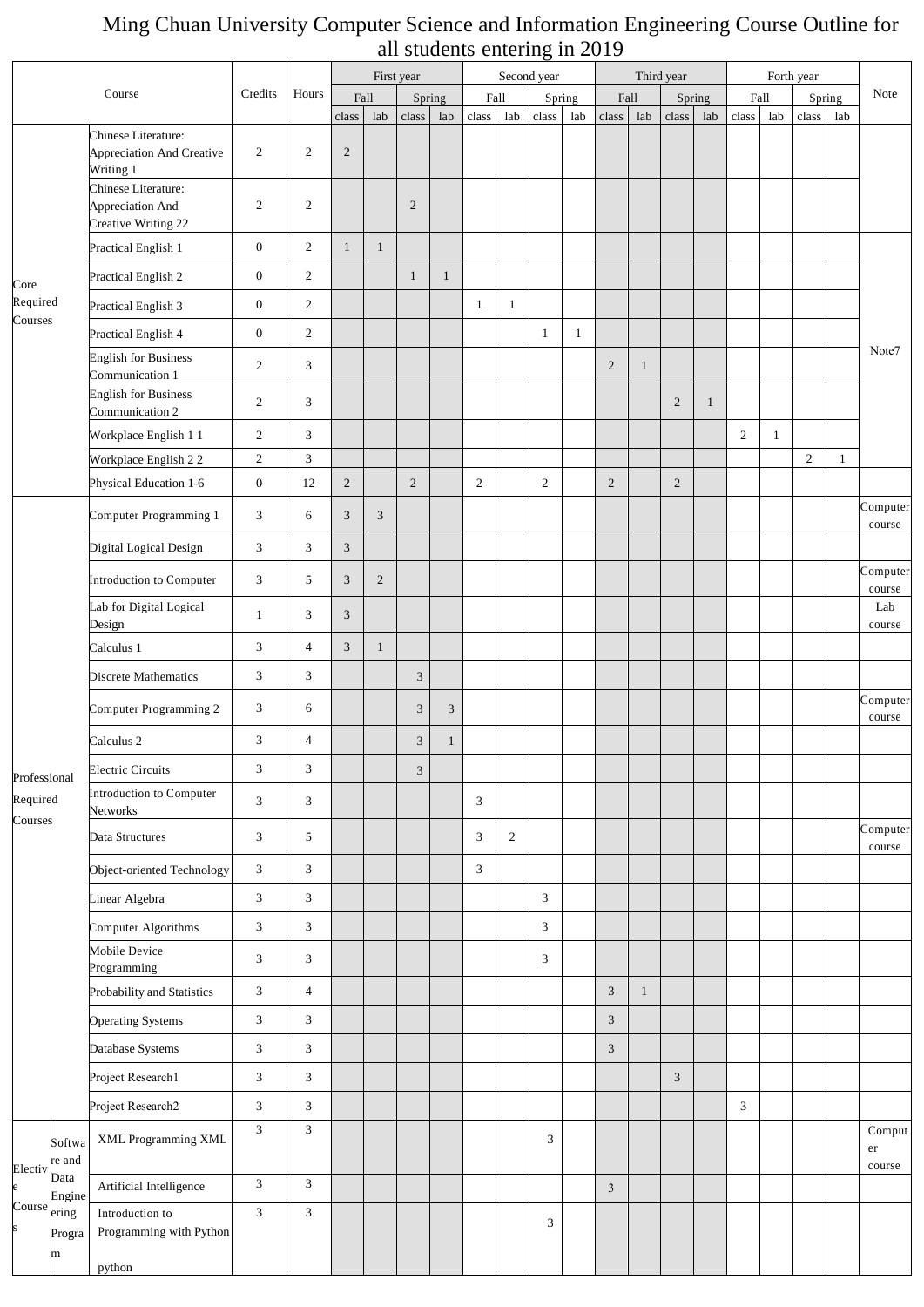|                                                                                                                                          |                |                             | First year     |     |       |     | Second year                 |     |                |     |                | Third year |                        |           |       |     |                      |     |      |
|------------------------------------------------------------------------------------------------------------------------------------------|----------------|-----------------------------|----------------|-----|-------|-----|-----------------------------|-----|----------------|-----|----------------|------------|------------------------|-----------|-------|-----|----------------------|-----|------|
| Course                                                                                                                                   | Credits        | Hours                       | Fall<br>Spring |     |       |     | Fall                        |     | Spring         |     | Fall           |            |                        | Spring    | Fall  |     | Forth year<br>Spring |     | Note |
|                                                                                                                                          |                |                             | class          | lab | class | lab | class                       | lab | class          | lab | class          | lab        | $\operatorname{class}$ | $\rm lab$ | class | lab | class                | lab |      |
| Advanced Java<br>Programming and Licence<br><b>JAVA</b>                                                                                  | 3              | 3                           |                |     |       |     |                             |     | $\mathfrak{Z}$ |     |                |            |                        |           |       |     |                      |     |      |
| Data Mining                                                                                                                              | $\mathfrak{Z}$ | 3                           |                |     |       |     |                             |     | 3              |     |                |            |                        |           |       |     |                      |     |      |
| Web Programming<br><b>WEB</b>                                                                                                            | 3              | 3                           |                |     |       |     |                             |     |                |     | $\mathfrak{Z}$ |            |                        |           |       |     |                      |     |      |
| Introduction to Software<br>Engineering                                                                                                  | 3              | 3                           |                |     |       |     |                             |     |                |     | 3              |            |                        |           |       |     |                      |     |      |
| Data Warehouse System                                                                                                                    | 3              | 3                           |                |     |       |     |                             |     |                |     | $\overline{3}$ |            |                        |           |       |     |                      |     |      |
| R Language Data<br>Processing R                                                                                                          | $\mathfrak{Z}$ | 3                           |                |     |       |     |                             |     |                |     | $\overline{3}$ |            |                        |           |       |     |                      |     |      |
| Systems Analysis and<br>Design                                                                                                           | 3              | 3                           |                |     |       |     |                             |     |                |     |                |            | 3                      |           |       |     |                      |     |      |
| <b>UNIX Operations Systems</b><br>$\ensuremath{\text{UNIX}}$                                                                             | 3              | 3                           |                |     |       |     |                             |     |                |     |                |            | 3                      |           |       |     |                      |     |      |
| Social Networking<br>Programming                                                                                                         | 3              | 3                           |                |     |       |     |                             |     |                |     |                |            | 3                      |           |       |     |                      |     |      |
| machine learning                                                                                                                         | 3              | 3                           |                |     |       |     |                             |     |                |     |                |            | $\mathfrak{Z}$         |           |       |     |                      |     |      |
| <b>Business Intelligence</b>                                                                                                             | 3              | 3                           |                |     |       |     |                             |     |                |     |                |            | 3                      |           |       |     |                      |     |      |
| Weka Practice Data<br>Analysis<br><b>WEKA</b>                                                                                            | 3              | 3                           |                |     |       |     |                             |     |                |     |                |            | 3                      |           |       |     |                      |     |      |
| Linux System                                                                                                                             | 3              | 3                           |                |     |       |     |                             |     |                |     |                |            |                        |           | 3     |     |                      |     |      |
| Linux<br>Social Network Mining                                                                                                           | 3              | $\mathfrak{Z}$              |                |     |       |     |                             |     |                |     |                |            |                        |           | 3     |     |                      |     |      |
| Software Testing and<br>Maintenance                                                                                                      | 3              | 3                           |                |     |       |     |                             |     |                |     |                |            |                        |           | 3     |     |                      |     |      |
| Big Data Analysis                                                                                                                        | 3              | 3                           |                |     |       |     |                             |     |                |     |                |            |                        |           | 3     |     |                      |     |      |
| Object-Oriented Design<br>Patterns                                                                                                       | 3              | 3                           |                |     |       |     |                             |     |                |     |                |            |                        |           | 3     |     |                      |     |      |
| Introduction to<br>Multimedia                                                                                                            | $\mathfrak{Z}$ | 3                           |                |     |       |     | $\ensuremath{\mathfrak{Z}}$ |     |                |     |                |            |                        |           |       |     |                      |     |      |
| Principle and Application<br>of Sensors                                                                                                  | 3              | 3                           |                |     |       |     | 3                           |     |                |     |                |            |                        |           |       |     |                      |     |      |
| Unity3D Design<br>Unity3D                                                                                                                | 3              | 3                           |                |     |       |     | 3                           |     |                |     |                |            |                        |           |       |     |                      |     |      |
| Introduction to Mobile<br>Communication                                                                                                  | 3              | 3                           |                |     |       |     | 3                           |     |                |     |                |            |                        |           |       |     |                      |     |      |
| Matlab programming and<br>Application<br>$\mathbf{Matlab}$                                                                               | 3              | 3                           |                |     |       |     |                             |     | 3              |     |                |            |                        |           |       |     |                      |     |      |
| <b>TCP/IP Protocol</b><br>$\ensuremath{\mathsf{TCP}}\xspace/\ensuremath{\mathsf{IP}}\xspace$                                             | 3              | 3                           |                |     |       |     |                             |     | 3              |     |                |            |                        |           |       |     |                      |     |      |
| Interactive media design                                                                                                                 | $\overline{3}$ | $\overline{3}$              |                |     |       |     |                             |     | $\mathfrak{Z}$ |     |                |            |                        |           |       |     |                      |     |      |
| Image processing                                                                                                                         | $\mathfrak{Z}$ | $\mathfrak{Z}$              |                |     |       |     |                             |     |                |     | $\overline{3}$ |            |                        |           |       |     |                      |     |      |
| Electronic Interactive<br>Technology Programming                                                                                         | 3              | 3                           |                |     |       |     |                             |     |                |     | 3              |            |                        |           |       |     |                      |     |      |
| Introduction to Video<br>Communication                                                                                                   | 3              | 3                           |                |     |       |     |                             |     |                |     | 3              |            |                        |           |       |     |                      |     |      |
| Introduction to<br>Information<br>Security                                                                                               | 3              | 3                           |                |     |       |     |                             |     |                |     | $\mathfrak{Z}$ |            |                        |           |       |     |                      |     |      |
| Cloud Computing-<br>Virtualization<br>Technologies                                                                                       | 3              | $\ensuremath{\mathfrak{Z}}$ |                |     |       |     |                             |     |                |     | 3              |            |                        |           |       |     |                      |     |      |
| Technologies of Internet<br>$% \left( \left( \mathcal{A},\mathcal{A}\right) \right) =\left( \mathcal{A},\mathcal{A}\right)$ of<br>Things | 3              | 3                           |                |     |       |     |                             |     |                |     |                |            | 3                      |           |       |     |                      |     |      |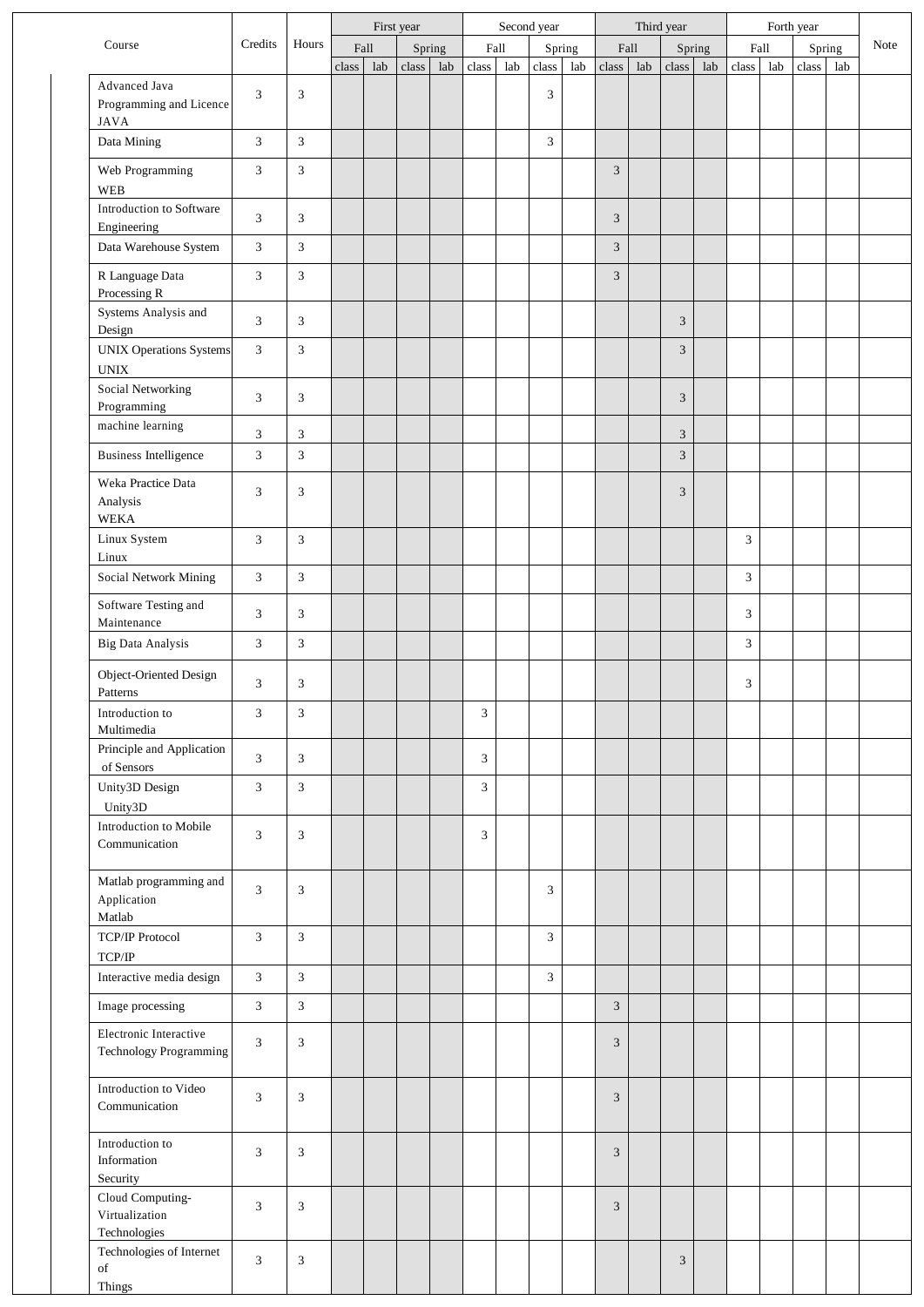|                                       |         |                                                        |                         |                |                        | First year                                 |                |                 |                                         | Second year  |                        |               |                                         | Third year |                                  |       |                |                      |                                  |     |                                |
|---------------------------------------|---------|--------------------------------------------------------|-------------------------|----------------|------------------------|--------------------------------------------|----------------|-----------------|-----------------------------------------|--------------|------------------------|---------------|-----------------------------------------|------------|----------------------------------|-------|----------------|----------------------|----------------------------------|-----|--------------------------------|
|                                       |         | Course                                                 | Credits                 | Hours          | $\operatorname{class}$ | $_{\rm Fall}$<br>$\ensuremath{\text{lab}}$ | class          | Spring<br>$1ab$ | $_{\rm Fall}$<br>$\operatorname{class}$ | lab          | $\operatorname{class}$ | Spring<br>lab | $_{\rm Fall}$<br>$\operatorname{class}$ | lab        | Spring<br>$\operatorname{class}$ | $1ab$ | class          | $_{\rm Fall}$<br>lab | Spring<br>$\operatorname{class}$ | lab | Note                           |
|                                       |         | Interactive Video Game<br>Development                  | $\mathfrak{Z}$          | 3              |                        |                                            |                |                 |                                         |              |                        |               |                                         |            | $\mathfrak{Z}$                   |       |                |                      |                                  |     |                                |
|                                       |         | Embedded Multimedia<br>Design                          | 3                       | 3              |                        |                                            |                |                 |                                         |              |                        |               |                                         |            | $\mathfrak{Z}$                   |       |                |                      |                                  |     |                                |
|                                       |         | High-speed Networks                                    | $\mathfrak{Z}$          | $\overline{3}$ |                        |                                            |                |                 |                                         |              |                        |               |                                         |            | $\mathfrak{Z}$                   |       |                |                      |                                  |     |                                |
|                                       |         | Topics on Image<br>Processing                          | $\mathfrak{Z}$          | $\mathfrak{Z}$ |                        |                                            |                |                 |                                         |              |                        |               |                                         |            | $\mathfrak{Z}$                   |       |                |                      |                                  |     |                                |
|                                       |         | Virtual Reality                                        | $\mathfrak{Z}$          | $\mathfrak{Z}$ |                        |                                            |                |                 |                                         |              |                        |               |                                         |            | $\overline{3}$                   |       |                |                      |                                  |     |                                |
|                                       |         | Network Planning and<br>Management                     | 3                       | $\mathfrak{Z}$ |                        |                                            |                |                 |                                         |              |                        |               |                                         |            |                                  |       | 3              |                      |                                  |     |                                |
|                                       |         | Network Intrusion<br>Detection                         | 3                       | $\mathfrak{Z}$ |                        |                                            |                |                 |                                         |              |                        |               |                                         |            |                                  |       | $\mathfrak{Z}$ |                      |                                  |     |                                |
|                                       |         | Introduction to Neural<br>Network and Deep<br>Learning | $\mathfrak{Z}$          | $\mathfrak{Z}$ |                        |                                            |                |                 |                                         |              |                        |               |                                         |            |                                  |       | 3              |                      |                                  |     |                                |
|                                       |         | Military Education 1                                   | $\boldsymbol{0}$        | $\overline{c}$ | $\mathcal{D}_{\cdot}$  |                                            |                |                 |                                         |              |                        |               |                                         |            |                                  |       |                |                      |                                  |     |                                |
|                                       |         | Military Education 2                                   | $\boldsymbol{0}$        | $\overline{2}$ |                        |                                            | $\sqrt{2}$     |                 |                                         |              |                        |               |                                         |            |                                  |       |                |                      |                                  |     |                                |
|                                       |         | Nursing Section 1                                      | $\boldsymbol{0}$        | $\overline{c}$ | $\overline{2}$         |                                            |                |                 |                                         |              |                        |               |                                         |            |                                  |       |                |                      |                                  |     |                                |
|                                       |         | Nursing Section 2                                      | $\boldsymbol{0}$        | $\sqrt{2}$     |                        |                                            | $\overline{2}$ |                 |                                         |              |                        |               |                                         |            |                                  |       |                |                      |                                  |     |                                |
|                                       |         | Military Education 3                                   | $\boldsymbol{0}$        | $\sqrt{2}$     |                        |                                            |                |                 | $\overline{c}$                          |              |                        |               |                                         |            |                                  |       |                |                      |                                  |     |                                |
|                                       |         | Military Education 4                                   | $\boldsymbol{0}$        | $\overline{c}$ |                        |                                            |                |                 |                                         |              | $\sqrt{2}$             |               |                                         |            |                                  |       |                |                      |                                  |     |                                |
|                                       |         | Physical Education                                     | $\sqrt{2}$              | $\overline{2}$ |                        |                                            |                |                 |                                         |              |                        |               |                                         |            |                                  |       | $\sqrt{2}$     |                      |                                  |     |                                |
| Electiv<br>ė                          |         | Physical Education                                     | $\sqrt{2}$              | $\overline{c}$ |                        |                                            |                |                 |                                         |              |                        |               |                                         |            |                                  |       |                |                      | $\overline{2}$                   |     |                                |
| Course other                          |         | Japanese 1-1                                           | $\sqrt{2}$              | 3 <sup>1</sup> | 2                      | $\mathbf{1}$                               |                |                 |                                         |              |                        |               |                                         |            |                                  |       |                |                      |                                  |     |                                |
| S                                     |         | Japanese 1-2                                           | $\overline{2}$          | 3 <sup>1</sup> |                        |                                            | $\sqrt{2}$     | $\mathbf{1}$    |                                         |              |                        |               |                                         |            |                                  |       |                |                      |                                  |     |                                |
|                                       |         | Japanese 2-1                                           | $\sqrt{2}$              | $\mathfrak{Z}$ |                        |                                            |                |                 | $\sqrt{2}$                              | $\mathbf{1}$ |                        |               |                                         |            |                                  |       |                |                      |                                  |     |                                |
|                                       |         | Japanese 2-2                                           | $\sqrt{2}$              | $\overline{3}$ |                        |                                            |                |                 |                                         |              | $\sqrt{2}$             | $\mathbf{1}$  |                                         |            |                                  |       |                |                      |                                  |     |                                |
|                                       |         | Introduction to Civil Law                              | $\sqrt{2}$              | $\sqrt{2}$     | $\overline{2}$         |                                            |                |                 |                                         |              |                        |               |                                         |            |                                  |       |                |                      |                                  |     |                                |
|                                       |         | Copyright law                                          | $\sqrt{2}$              | $\sqrt{2}$     |                        |                                            |                |                 |                                         |              |                        |               |                                         |            | $\overline{2}$                   |       |                |                      |                                  |     |                                |
|                                       |         | Practical English                                      | $\mathfrak{Z}$          | $\mathbf{3}$   |                        |                                            |                |                 |                                         |              |                        |               | $\mathfrak{Z}$                          |            |                                  |       |                |                      |                                  |     |                                |
|                                       |         | Workplace English                                      | $\overline{\mathbf{3}}$ | $\mathbf{3}$   |                        |                                            |                |                 |                                         |              |                        |               |                                         |            | $\overline{3}$                   |       |                |                      |                                  |     |                                |
|                                       |         | computer aided circuit<br>design                       | 3                       | $\mathfrak{Z}$ |                        |                                            |                |                 | $\mathfrak{Z}$                          |              |                        |               |                                         |            |                                  |       |                |                      |                                  |     | Lab<br>course                  |
|                                       |         | Microprocessor Systems                                 | $\mathfrak{Z}$          | $\mathfrak{Z}$ |                        |                                            |                |                 |                                         |              | 3                      |               |                                         |            |                                  |       |                |                      |                                  |     | Lab<br>$\operatorname{course}$ |
|                                       | Other   | Fundamentals of<br>Electronics                         | $\mathfrak{Z}$          | $\mathfrak{Z}$ | 3                      |                                            |                |                 |                                         |              |                        |               |                                         |            |                                  |       |                |                      |                                  |     |                                |
| Electiv inform<br>e<br>Course Electiv | ational | Overview of Information<br>Technology                  | $\mathbf{1}$            | $\mathbf{1}$   |                        |                                            |                |                 |                                         |              |                        |               |                                         |            |                                  |       |                |                      |                                  |     |                                |
| s                                     | Course  | Applied Information<br>Technology2                     | $\mathfrak{Z}$          | $\mathfrak{Z}$ |                        |                                            | $\beta$        |                 |                                         |              |                        |               |                                         |            |                                  |       |                |                      |                                  |     |                                |
|                                       |         | Windows Programming                                    | $\sqrt{3}$              | $\mathfrak{Z}$ |                        |                                            | $\beta$        |                 |                                         |              |                        |               |                                         |            |                                  |       |                |                      |                                  |     |                                |
|                                       |         | Assembly Language                                      | $\mathfrak{Z}$          | $\mathfrak{Z}$ |                        |                                            |                |                 |                                         |              | $\mathfrak{Z}$         |               |                                         |            |                                  |       |                |                      |                                  |     |                                |
|                                       |         | <b>Engineering Mathematics</b>                         | $\mathfrak{Z}$          | $\mathfrak{Z}$ |                        |                                            |                |                 |                                         |              | $\mathfrak{Z}$         |               |                                         |            |                                  |       |                |                      |                                  |     |                                |
|                                       |         | Introduction to Web<br>Servers                         | $\mathfrak{Z}$          | $\mathfrak{Z}$ |                        |                                            |                |                 |                                         |              | 3                      |               |                                         |            |                                  |       |                |                      |                                  |     |                                |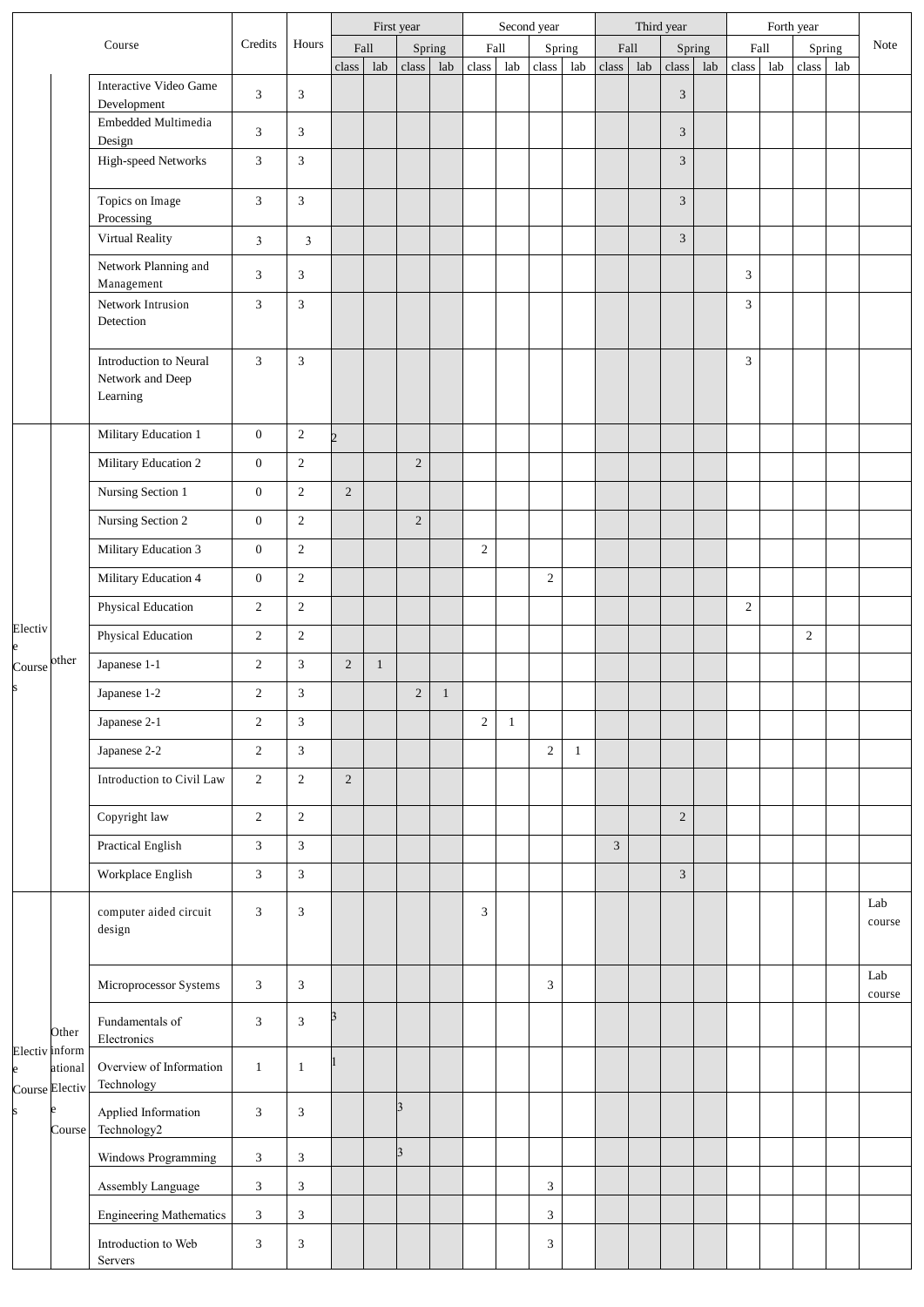|                                                                    |                |                  |       |           | First year |           |       |      | Second year    |     |                |     | Third year |     |       |               | Forth year             |        |                        |
|--------------------------------------------------------------------|----------------|------------------|-------|-----------|------------|-----------|-------|------|----------------|-----|----------------|-----|------------|-----|-------|---------------|------------------------|--------|------------------------|
| Course                                                             | Credits        | Hours            | Fall  |           | Spring     |           |       | Fall | Spring         |     | Fall           |     | Spring     |     |       | $_{\rm Fall}$ |                        | Spring | Note                   |
|                                                                    |                |                  | class | $\rm lab$ | class      | $\rm lab$ | class | lab  | class          | lab | class          | lab | class      | lab | class | lab           | $\operatorname{class}$ | lab    |                        |
| <b>Information Ethics</b>                                          | $\overline{2}$ | $\boldsymbol{2}$ |       |           |            |           |       |      |                |     | $\overline{c}$ |     |            |     |       |               |                        |        |                        |
| <b>Computer Architectures</b>                                      | $\sqrt{3}$     | $\mathfrak{Z}$   |       |           |            |           |       |      |                |     | 3              |     |            |     |       |               |                        |        |                        |
| Fuzzy Systems                                                      | $\sqrt{3}$     | $\mathfrak{Z}$   |       |           |            |           |       |      |                |     | 3              |     |            |     |       |               |                        |        |                        |
| <b>Advanced APPs</b><br>Programming for Mobile<br>Devices          | $\mathfrak{Z}$ | 3                |       |           |            |           |       |      |                |     | 3              |     |            |     |       |               |                        |        |                        |
| Embedded Systems and<br>Applications                               | 3              | 3                |       |           |            |           |       |      |                |     |                |     | 3          |     |       |               |                        |        |                        |
| Innovative and Creative<br>Project Development                     | 3              | 3                |       |           |            |           |       |      |                |     |                |     | 3          |     |       |               |                        |        |                        |
| Formal Language                                                    | $\mathfrak{Z}$ | $\mathfrak{Z}$   |       |           |            |           |       |      |                |     |                |     | 3          |     |       |               |                        |        |                        |
| Advanced iOS<br>Programming<br>iOS                                 | 3              | 3                |       |           |            |           |       |      |                |     |                |     | 3          |     |       |               |                        |        |                        |
| Web Page Design and<br><b>Practical Applications</b>               | 3              | 3                |       |           |            |           |       |      |                |     |                |     |            |     | 3     |               |                        |        |                        |
| Open Source Software<br><b>Engineering Practice</b>                | 3              | 3                |       |           |            |           |       |      |                |     |                |     |            |     | 3     |               |                        |        |                        |
| Open Source Operating<br><b>System Practice</b>                    | $\mathfrak{Z}$ | 3                |       |           |            |           |       |      |                |     |                |     |            |     | 3     |               |                        |        |                        |
| <b>Advanced Programming</b><br>and Certification                   | $\mathbf{0}$   | 3                |       |           |            |           |       |      |                |     |                |     |            |     |       |               | 3                      |        |                        |
| Practical Data Mining<br>Applications with Open<br>Source Software | 3              | 3                |       |           |            |           |       |      |                |     |                |     |            |     |       |               | 3                      |        |                        |
| Open Source Network<br>Server Setup Practice                       | 3              | 3                |       |           |            |           |       |      |                |     |                |     |            |     |       |               | 3                      |        |                        |
| Advanced Internship                                                | $\mathfrak{Z}$ | $\mathfrak{Z}$   |       |           |            |           |       |      |                |     |                |     |            |     |       |               | 3                      |        |                        |
| Practical Project of<br>Electronics                                | 3              | 3                |       |           |            |           |       |      |                |     |                |     |            |     |       |               | 3                      |        |                        |
| Advanced CPP<br>Programming CPP                                    | 3              | $\mathfrak{Z}$   |       |           |            |           |       |      | 3              |     |                |     |            |     |       |               |                        |        | Comput<br>er<br>course |
| Computer Animation                                                 | $\mathfrak{Z}$ | $\mathfrak{Z}$   |       |           |            |           |       |      | 3              |     |                |     |            |     |       |               |                        |        | Comput<br>er<br>course |
| Digital Signal Processing                                          | $\mathfrak{Z}$ | 3                |       |           |            |           |       |      | $\mathfrak{Z}$ |     |                |     |            |     |       |               |                        |        |                        |
| Artificial Intelligence                                            | $\mathfrak{Z}$ | $\mathfrak{Z}$   |       |           |            |           |       |      |                |     | 3              |     |            |     |       |               |                        |        |                        |
| Information ethics                                                 | $\sqrt{2}$     | $\overline{c}$   |       |           |            |           |       |      |                |     | $\sqrt{2}$     |     |            |     |       |               |                        |        |                        |
| Fuzzy Theory                                                       | $\mathfrak{Z}$ | $\overline{3}$   |       |           |            |           |       |      |                |     | 3              |     |            |     |       |               |                        |        |                        |
| Special Topics on                                                  | 3              | 3                |       |           |            |           |       |      |                |     | 3              |     |            |     |       |               |                        |        |                        |
| Programming<br>Introduction to Coding                              | $\mathfrak{Z}$ | $\overline{3}$   |       |           |            |           |       |      |                |     | $\mathfrak{Z}$ |     |            |     |       |               |                        |        |                        |
| The Design and                                                     | $\mathfrak{Z}$ | $\overline{3}$   |       |           |            |           |       |      |                |     | 3              |     |            |     |       |               |                        |        | Lab                    |
| Applications of<br>FPGA/CPLD<br>FPGA/CPLD                          | $\mathfrak{Z}$ | 3                |       |           |            |           |       |      |                |     | 3              |     |            |     |       |               |                        |        | course                 |
| Seminar on the<br>Design of Computer<br>Algorithms                 | $\mathfrak{Z}$ | $\mathfrak{Z}$   |       |           |            |           |       |      |                |     | $\mathfrak{Z}$ |     |            |     |       |               |                        |        |                        |
| Cloud technology design<br>and services                            | 3              | $\mathfrak{Z}$   |       |           |            |           |       |      |                |     | $\mathfrak{Z}$ |     |            |     |       |               |                        |        |                        |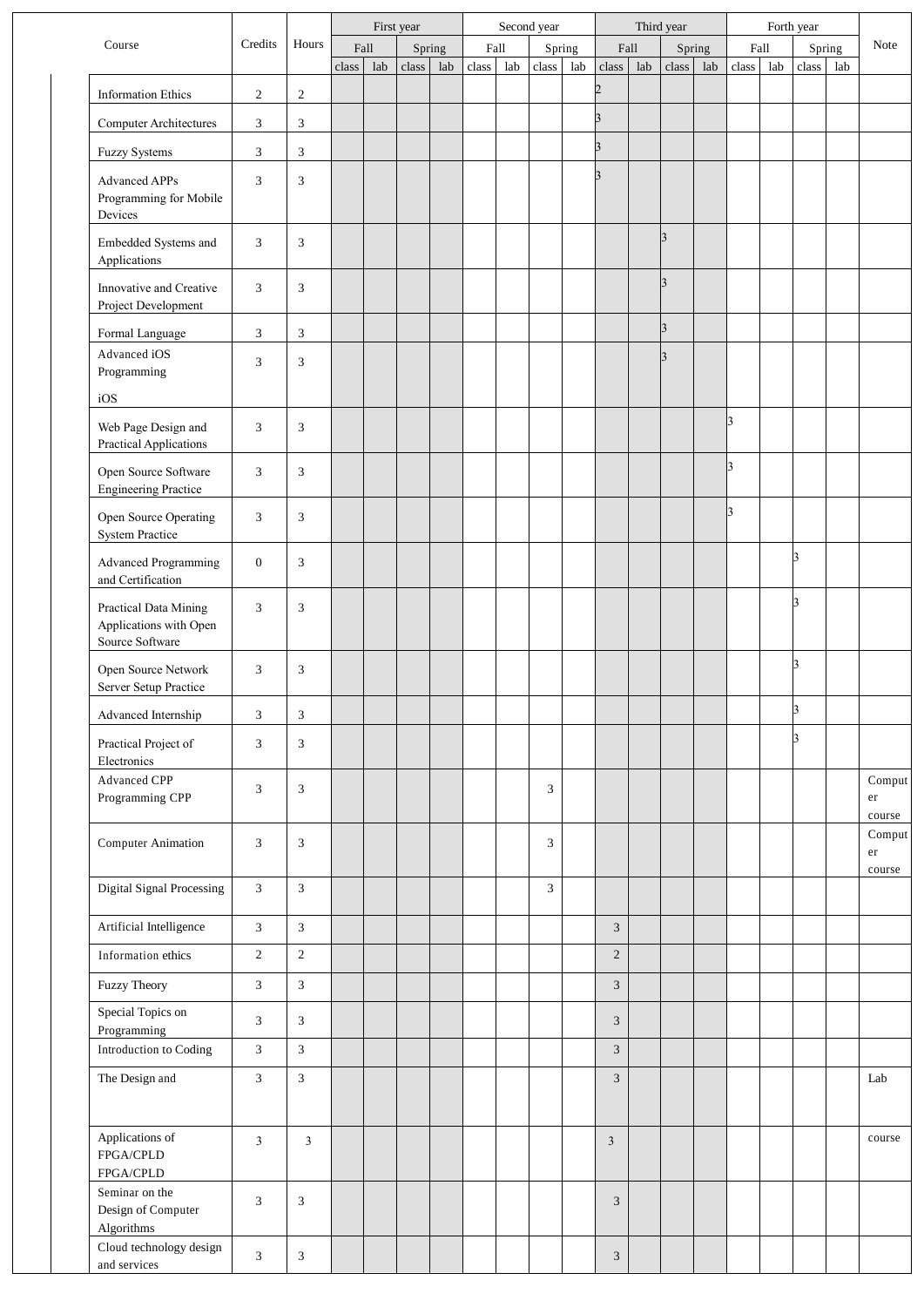|    |         |                                           |                | First year     |                       |     |        |     |               | Second year |                        |     | Third year     |     |            |     |                        |               |                |        |               |
|----|---------|-------------------------------------------|----------------|----------------|-----------------------|-----|--------|-----|---------------|-------------|------------------------|-----|----------------|-----|------------|-----|------------------------|---------------|----------------|--------|---------------|
|    |         | Course                                    | Credits        | Hours          | $\operatorname{Fall}$ |     | Spring |     | $_{\rm Fall}$ |             | Spring                 |     | Fall           |     | Spring     |     |                        | $_{\rm Fall}$ |                | Spring | Note          |
|    |         |                                           |                |                | class                 | lab | class  | lab | class         | lab         | $\operatorname{class}$ | lab | class          | lab | class      | lab | $\operatorname{class}$ | lab           | class          | lab    |               |
|    |         | Statistics analysis and<br>Application    | 3              | 3              |                       |     |        |     |               |             |                        |     |                |     | $\sqrt{3}$ |     |                        |               |                |        |               |
|    |         | Unix Programming                          | 3              | 3              |                       |     |        |     |               |             |                        |     |                |     | 3          |     |                        |               |                |        | Comput<br>er  |
|    |         | Unix                                      |                |                |                       |     |        |     |               |             |                        |     |                |     |            |     |                        |               |                |        | course        |
|    |         | Peripheral Interface<br>Design            | 3              | 3              |                       |     |        |     |               |             |                        |     |                |     | 3          |     |                        |               |                |        | Lab<br>course |
|    |         | Introduction to Secret<br>Sharing         | 3              | 3              |                       |     |        |     |               |             |                        |     |                |     | 3          |     |                        |               |                |        |               |
|    |         | Cloud computing Security<br>Management    | 3              | 3              |                       |     |        |     |               |             |                        |     |                |     | 3          |     |                        |               |                |        |               |
|    |         | Cloud computing<br>technology and applied | 3              | 3              |                       |     |        |     |               |             |                        |     |                |     | 3          |     |                        |               |                |        |               |
|    |         | Advanced Computer<br>Architectures        | 3              | 3              |                       |     |        |     |               |             |                        |     |                |     |            |     | 3                      |               |                |        |               |
|    |         | Distributed Systems                       | $\mathfrak{Z}$ | $\mathfrak{Z}$ |                       |     |        |     |               |             |                        |     |                |     |            |     | $\mathfrak{Z}$         |               |                |        |               |
|    |         | <b>Information Laws</b>                   | 3              | $\mathfrak{Z}$ |                       |     |        |     |               |             |                        |     |                |     |            |     | $\mathfrak{Z}$         |               |                |        |               |
|    |         | Social media project<br>develop           | 3              | $\mathfrak{Z}$ |                       |     |        |     |               |             |                        |     |                |     |            |     | $\mathfrak{Z}$         |               |                |        |               |
|    |         | Performance Analysis                      | 3              | 3              |                       |     |        |     |               |             |                        |     |                |     |            |     |                        |               | 3              |        |               |
|    |         | <b>Intelligent Computation</b>            | 3              | $\mathfrak{Z}$ |                       |     |        |     |               |             |                        |     |                |     |            |     |                        |               | $\mathfrak{Z}$ |        |               |
|    |         | Digital content and trend                 | 3              | $\mathfrak{Z}$ |                       |     |        |     |               |             |                        |     |                |     |            |     |                        |               | $\mathfrak{Z}$ |        |               |
|    |         | iOS Programming<br>iOS                    | 3              | 3              |                       |     |        |     |               |             |                        |     | $\mathfrak{Z}$ |     |            |     |                        |               |                |        |               |
|    |         | The Lectures of<br>Information<br>Trend   | 2              | 2              |                       |     |        |     |               |             |                        |     |                |     |            |     | $\overline{2}$         |               |                |        |               |
|    |         | Internship                                | 3              | 3              |                       |     |        |     |               |             |                        |     |                |     |            |     | 3                      |               |                |        |               |
|    |         | Overseas Internship                       | $\overline{2}$ | $\overline{2}$ |                       |     |        |     |               |             |                        |     |                |     |            |     |                        |               | $\overline{2}$ |        |               |
| ıl |         | Subtot Core Required Courses              | $12\,$         |                |                       |     |        |     |               |             |                        |     |                |     |            |     |                        |               |                |        |               |
|    |         | Professional Required Courses             | 58             |                |                       |     |        |     |               |             |                        |     |                |     |            |     |                        |               |                |        |               |
|    | Credits | Professional Elective Course              | 46             |                |                       |     |        |     |               |             |                        |     |                |     |            |     |                        |               |                |        |               |
|    |         | General Education course credits          | 12             |                |                       |     |        |     |               |             |                        |     |                |     |            |     |                        |               |                |        |               |
|    |         | graduation credits                        | 128            |                |                       |     |        |     |               |             |                        |     |                |     |            |     |                        |               |                |        |               |

Notes:

al

1. The students of CSIE department must fulfill 128 credits to be eligible for graduation, including:

I.24 required credits demanded by the university

II.58 required credits demanded by the department

III.At least 46 elective credits which include:

A.At least one course from each of the two modules (totally 6 credits)

B.At least one of the following two courses: Information Law and Information Ethics.

IV.Pre-requisite policy: The minimum score of 40 for Programming Design II is the pre-requisite for Data Structure and Computer Algorithms

2. Courses from focused course programs set up by any individual IT department or cooperatively between IT and other Schools can be regarded as the CSIE professional elective courses. Courses selected from other Schools can be regarded as the other department credits with a limitation of at most 20 course credits.

3. Students can choose the courses from the CSIE Master program, which can be counted as their graduation credits.